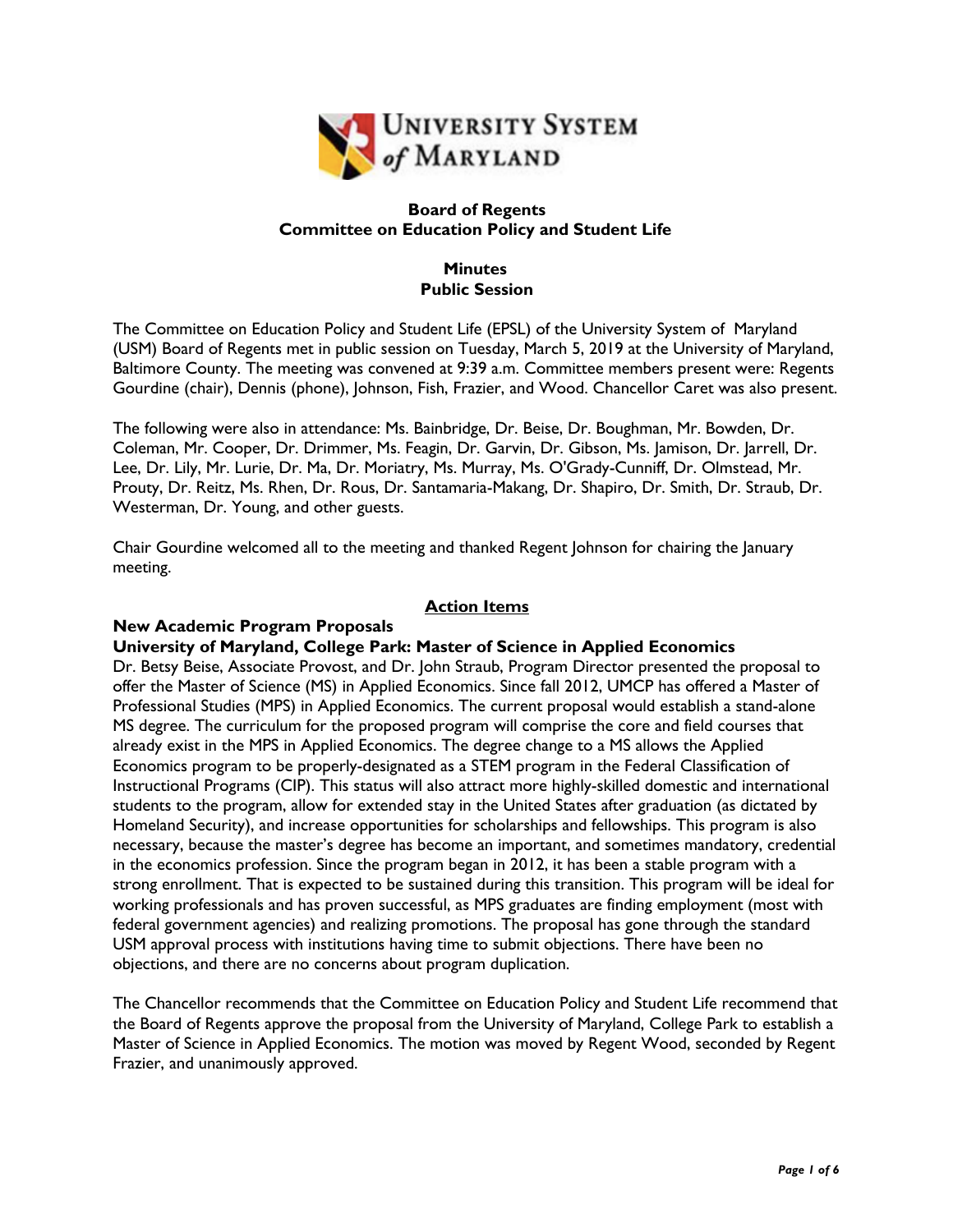## **University of Maryland, College Park: Master of Science in Geospatial Information Sciences**

Dr. Betsy Beise, Associate Provost, and Dr. Jianguo Ma, Program Director, presented the proposal to offer the Master of Science (MS) in Geospatial Information Sciences. Since fall 2008, UMCP has offered a Master of Professional Studies (MPS) in Geospatial Information Sciences (GIS). The intent of this proposal is to create a stand-alone MS in Geospatial Information Sciences. Although the curriculum for the proposed degree will be the same as that of the MPS, the change to a MS allows the Geospatial Information Sciences program to be properly-designated as a STEM program in the Federal Classification of Instructional Programs (CIP). Giving a proper CIP classification to the program will help attract more highly-skilled domestic and international students. This status will also attract more highly-skilled domestic and international students to the program, allow for extended stay in the United States after graduation (as dictated by Homeland Security), and increase opportunities for scholarships and fellowships. This field has a wide range of application areas such as transportation logistics, network analysis, emergency management, urban planning, and environmental research. In the Washington DC metropolitan area, there is a high concentration of government agencies and various other organizations that have high demand for skilled GIS professionals. Since the program began in 2008, it has been stable with a strong enrollment that is expected to be sustained during this transition. In response to regents' questions, the presenters noted that the Geospatial Information Sciences program differs from the Geospatial Intelligence program, because the former is the broader, more generic study of the field, and the latter is more focused on application. The proposal has gone through the standard USM approval process with institutions having time to submit objections. There have been no objections, and there are no concerns about program duplication.

The Chancellor recommends that the Committee on Education Policy and Student Life recommend that the Board of Regents approve the proposal from the University of Maryland, College Park to establish a Master of Science in Geospatial Information Sciences. The motion was moved by Regent Fish, seconded by Regent Johnson, and unanimously approved.

### **University of Maryland, College Park: Master of Science in Geospatial Intelligence**

Dr. Betsy Beise, Associate Provost, and Dr. Ruibo Han, Program Director, presented the proposal to offer the Master of Science (MS) in Geospatial Intelligence. Since fall 2017, UMCP has offered a Master of Professional Studies (MPS) in Geospatial Intelligence. The current proposal would create a standalone MS. Although the curriculum for the proposed MS in Geospatial Intelligence will be the same as that of the MPS, the degree change to a master's of science allows the program to be properlydesignated as a STEM program in the Federal Classification of Instructional Programs (CIP). The proper CIP classification for the Geospatial Intelligence program will increase its market visibility to students. This status will attract more highly-skilled domestic and international students to the program, allow for extended stay in the United States after graduation (as dictated by Homeland Security), and increase opportunities for scholarships and fellowships. The program will provide workforce-focused training in cutting-edge topics in geospatial intelligence, geographic information science, remote sensing, and data science in the big data era. The MS in Geospatial Intelligence will provide the skills and expertise graduates need to lead new initiatives in the rapidly-shifting landscape of defense and security applications as related to the fields of national security, machine intelligence, business intelligence, criminology, government, and emergency management. Graduates would be prepared to work for the government and private sector, and most graduates are in the federal government. The curriculum in Geospatial Intelligence is distinct from Geospatial Information Sciences, which is also being proposed at this meeting, in that it has a stronger focus on remote sensing, information management, information security, and data analytics. Although still relatively new, the Geospatial Intelligence program is popular, and program officials expect this momentum to remain. The proposal has gone through the standard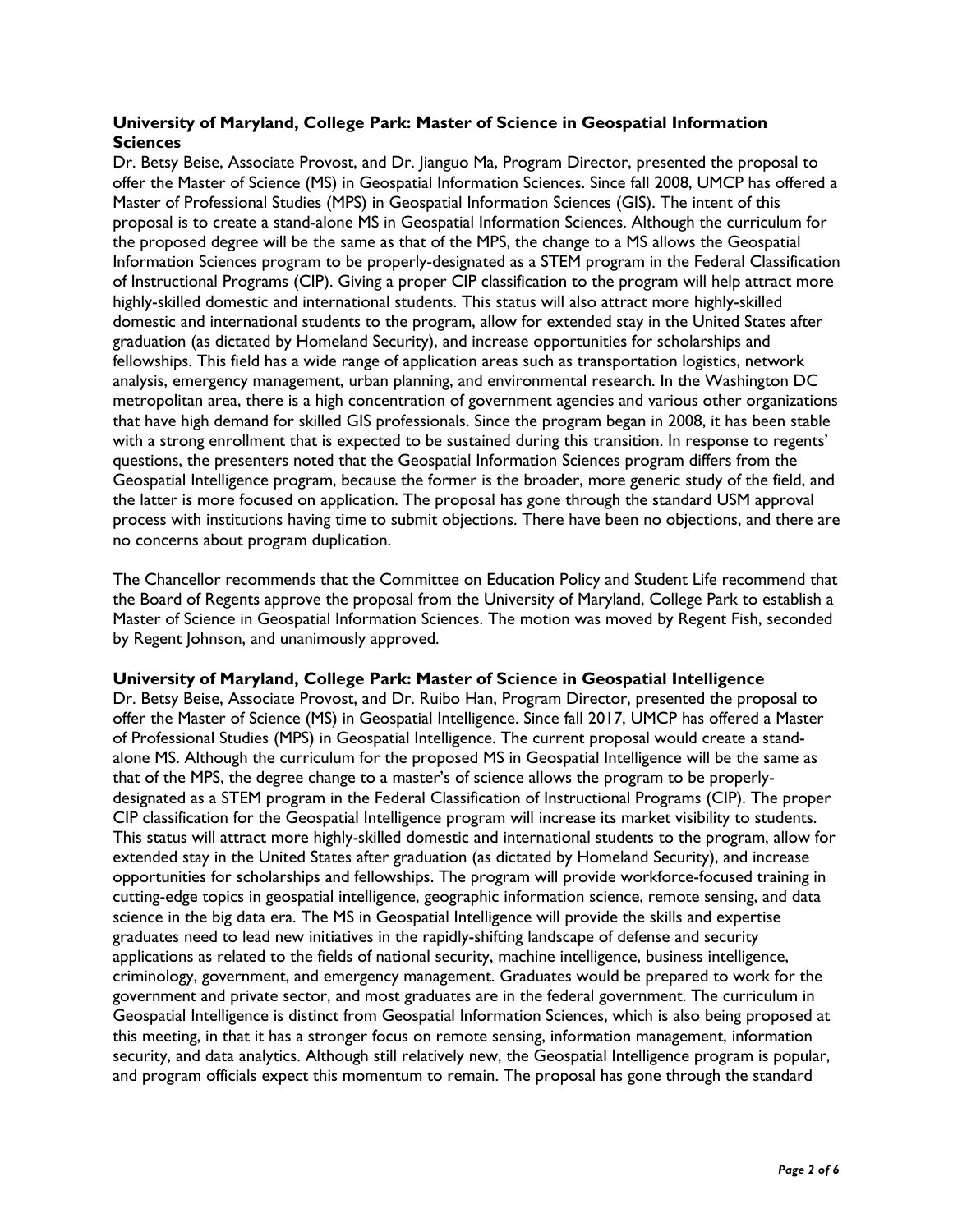USM approval process with institutions having time to submit objections. There have been no objections, and there are no concerns about program duplication.

The Chancellor recommends that the Committee on Education Policy and Student Life recommend that the Board of Regents approve the proposal from the University of Maryland, College Park to establish a Master of Science in Geospatial Intelligence. The motion was moved by Regent Frazier, seconded by Regent Wood, and unanimously approved.

### **Proposal of New Academic Titles and Ranks**

Dr. Joann Boughman, Senior Vice Chancellor for Academic and Student Affairs, with assistance from Dr. Philip Rous, provost, UMBC, and Dr. Bruce Jarrell, Provosts, UMB, presented the requests for approval for the *University of Maryland, Baltimore to establish the ranks of: Graduate School Assistant Professor, Graduate School Associate Professor, and Graduate School Professor* and for the *University of Maryland, Baltimore County to establish the ranks of: Part-Time Adjunct III and Full-Time Principal Lecturer*. Upon approval, these ranks and titles would be included in their institutional appointment, promotion/rank, and tenure policies (APT; ART) and, subsequently, used by faculty. Currently, faculty ranks are listed in the USM Policy on Appointment, Promotion, and Tenure of Faculty (II-1.00). Section II. A. 2., Faculty Ranks, Promotion, Tenure, and Permanent Status; General Principles, of the USM APT policy states that new ranks and titles are subject to the approval of the Board of Regents. Additionally, prior to the current requests, new ranks and titles approved by the board would have been inserted in the aforementioned USM policy. However, the Office of Academic and Student Affairs plans to revise the APT policy with a major change being the deletion of the entire section of several pages that lists every faculty title at every USM institution. Subsequently, USM staff, in consultation with the Office of the Attorney General, supports these institutions' requests for approval to insert these titles and ranks to their institution's appointment, promotion/rank, and tenure policies without inserting the titles to the USM APT policy. The change is needed at UMB, as the Graduate School has become more established and desires titles to accommodate the work being done by faculty within that school. Currently, many function with the title of lecturer, but school officials believe the shift to one of the aforementioned titles will promote recruitment and retention efforts. UMBC requests the new titles, as there are adjuncts who have been dedicated and engaged members of the faculty for many years, and they hit a ceiling at Adjunct II. Moreover, recommendations to create the requested titles were put forth in the institution's strategic plan and during the Middle States accreditation process. Both institutions worked with their institution's shared governance to create these proposals. Even though one institution having these titles would not obligate every institution to have the same titles, USM has consulted with the institutions' provosts, and there are no objections to this process. Letters are attached to describe the following requests to adopt the identified ranks and titles for use at the respective institution.

The Chancellor recommends that the Committee on Education Policy and Student Life recommend that the Board of Regents approve the proposal from the University of Maryland, Baltimore to establish the ranks of: Graduate School Assistant Professor, Graduate School Associate Professor, and Graduate School Professor. The motion was moved by Regent Wood, seconded by Regent Johnson, and unanimously approved.

The Chancellor recommends that the Committee on Education Policy and Student Life recommend that the Board of Regents approve the proposal from the University of Maryland, Baltimore County to establish the ranks of: Part-Time Adjunct III and Full-Time Principal Lecturer. The motion was moved by Regent Dennis, seconded by Regent Fish, and unanimously approved.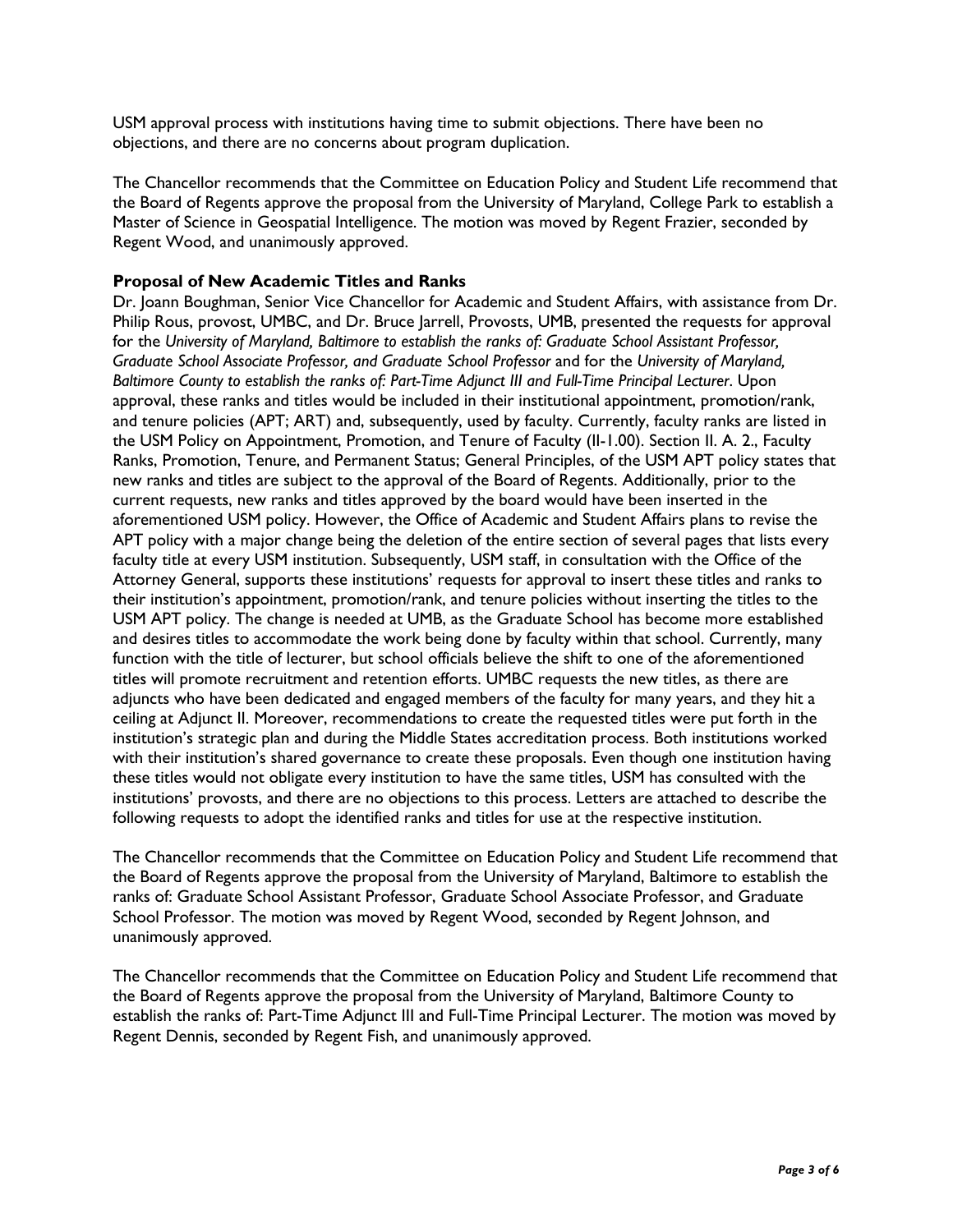## **Proposed USM Student Council Constitutional Amendments**

Mr. Roy Prouty, President of the USM Student Council (USMSC), presented these constitutional amendments to the committee. Concerns were raised at the September 2017 meeting of the USMSC related to the congruence of the documents that govern the USMSC. Mr. Prouty and the USMSC worked to create a draft constitution that broadly describes the USMSC and some of its functions while moving more procedural functions to the Bylaws. In March 2018, the committee initially proposed that the USMSC Constitution and the USMSC Bylaws should be modified to:

- 1. State the composition of the USMSC. Additional regional centers or institutions will therefore require an amendment to this document.
- 2. Discuss only structure of USMSC in Constitution. Responsibilities of members, Executive Council, and Board of Directors will be detailed in Bylaws.
- 3. Delegate points of procedure not relating to the Constitution itself (e.g., amendment procedures) to the Bylaws.

Changes can be viewed in the files presented with this agenda item. The USMSC's desire to amend the constitution does not reflect changes in the group's functions, but a wish to streamline their guiding documents. These amendments were discussed during the October 2018 and February 2019 USMSC meetings. On February 10, 2019, the USMSC unanimously approved these proposed amendments.

Based on Regent Fish's inquiry, Dr. Boughman explained that USMSC Bylaw amendments do not need BOR approval, but that as USM liaisons to the USMSC, Dr. Boughman and Dr. Zakiya Lee (Assistant Vice Chancellor for Academic and Student Affairs) would help the students navigate and manage making amendments to the Bylaws or creating separate documents to help guide the Council's work. It was also recognized that some of the Council's functions are described in the USM Policy on the USM Student Council (I-3.00)

The Chancellor recommends that the Committee on Education Policy and Student Life recommend that the Board of Regents approve the proposal from the University System of Maryland Student Council to amend its Constitution as noted above and in the supporting documents. The motion was moved by Regent Dennis, seconded by Regent Frazier, and unanimously approved.

### **Information Items**

### **Update: Civic Education and Civic Engagement Efforts**

Dr. Nancy Shapiro, Associate Vice Chancellor for Outreach and Engagement, USM; Dr. Deb Moriarty, Vice President for Student Affairs, Towson; and Dr. Karen Olmstead, Provost, Salisbury, presented this update on the USM's civic education and civic engagement efforts. The presenters reviewed the key recommendations (from the May 2018 report) that guides this work.

- 1. Encourage Carnegie Community Engagement classification for all USM institutions.
- 2. Encourage voting by using the National Study of Learning, Voting, and Engagement data to document and assess progress toward higher voter participation from each institution.
- 3. Expand opportunities for service/action learning for undergraduate students in all majors to engage in real world applications of their learning through coursework and community leadership programs.
- 4. Establish a Civic Learning and Democratic Engagement workgroup as an ongoing USM workgroup with responsibility for defining goals, and overseeing progress toward goals
- 5. Consider establishing a Regents "designated priorities" fund, for awarding seed grants to institutions to implement civic learning and civic engagement recommendations.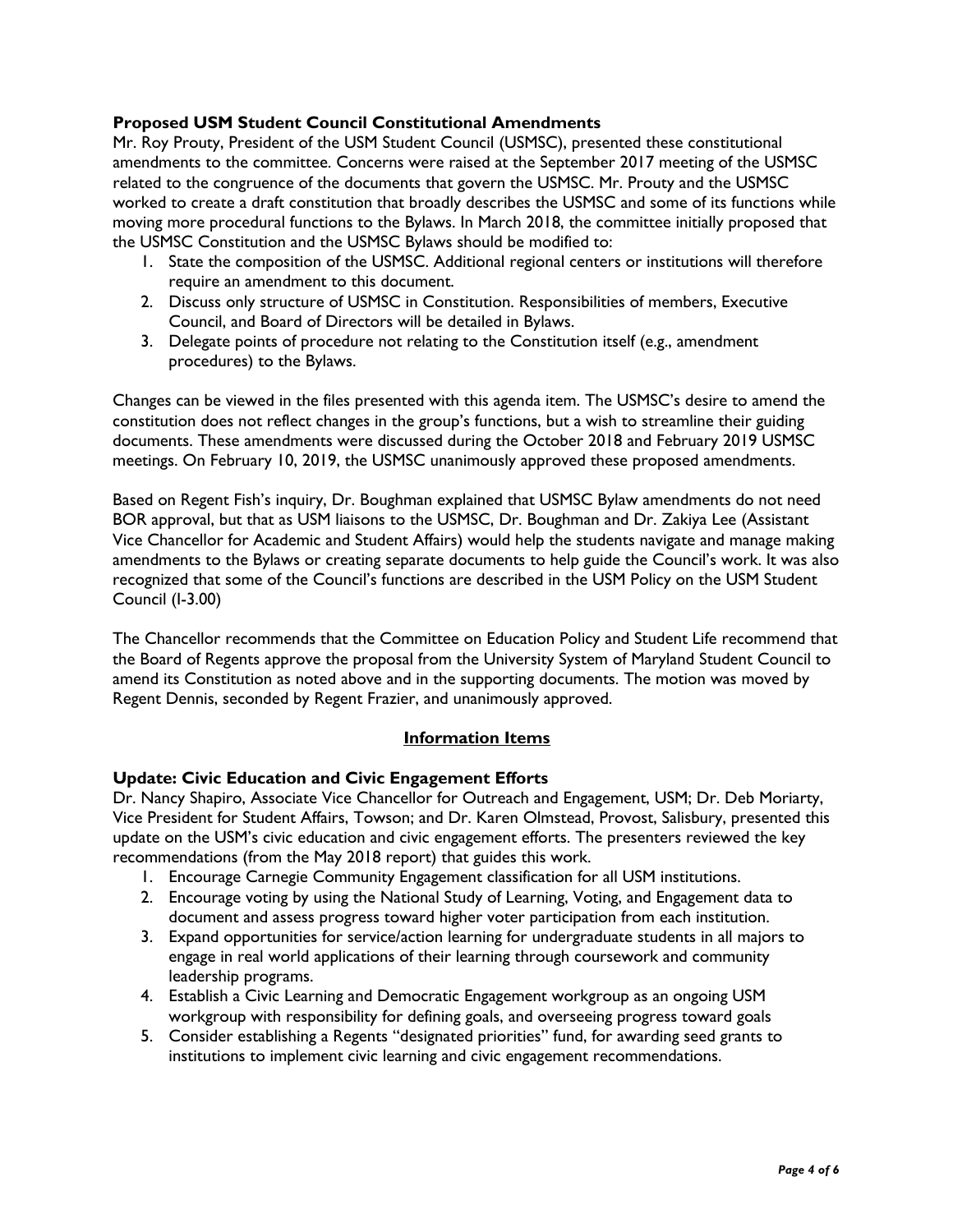Three workgroups have emerged from this work, and highlights are as follows:

*Voting and Census*

Dr. Shapiro noted that in 2016, USM institutions outpaced other NSLVE 4-year public institutions in terms of:

**Voting rate**: 59.7% compared to 52% **Registration rate**: 82.9% compared to 75.8% **Registered-and-voted rate**: 71.8% compared to 68.5% Also, from 2012 to 2016, USM institutions improved in 2 out of 3 categories: **Voting rate**: from 56.2% to 59.7% (+2.3) **Registration rate**: from 78.1% to 82.9% (+3.3) **Registered-and-voted rate**: from 72.2% to 71.8% (-0.4)

This subgroup will turn its focus to prioritizing census activities on campus,

### *Carnegie Classification*

Dr. Moriarty shared that Carnegie Classification is the ultimate national recognition given to communityengaged institutions. "The elective classification involves data collection and documentation of important aspects of institutional mission, identity and commitments and requires substantial effort invested by participating institutions. It is an evidence-based documentation of institutional practice to be used in a process of self-assessment and quality improvement." (https://www.brown.edu/swearer/carnegie). Towson earned this recognition in 2008 and renewed in 2014. Institutions applying by April 15, 2019 include Frostburg, Salisbury, UMB, and UMBC. UMCP, UB, CSU, and UMES are building campus dialogue and infrastructure to be positioned to apply in the 2025 cycle. The workgroup and USM staff will support the institutions that are applying for and preparing to apply for the designation through the very long and complicated process. In response to Regent Gourdine's inquiry, Dr. Moriarty described the high degree to which receiving this classification requires integration across the institution including, but not limited to, co-curricular activities, classroom learning, and service learning.

#### *Curriculum Integration*

Dr. Olmstead shared that the curriculum integration group has reviewed and updated the inventory of activities and partnerships in USM BOR Workgroup Report, identified opportunities for collaboration and researching best practices, identified strategies to mitigate gaps within/across USM institutions in civic engagement and civic education, and is planning to convene a faculty professional development conference for AY19-20.

Dr. Shapiro concluded by noting that this work is moving along well, but that we are always looking to improve. She also stated that the funding initiative to help support this work was not fulfilled but that future requests should be made.

### **Update: USM P-20 Initiatives**

Dr. Nancy Shapiro, USM Associate Vice Chancellor for Outreach and Engagement, presented this report to the committee. Shapiro noted that the P-20 work was started by former Chancellor Don Langenberg, who recently passed. The fact that this work has been in place and thriving for over 20 years is a testament to his leadership. The USM P-20 Office (within the Office of Academic and Student Affairs) serves as a single point of contact for the education segments from the P-12 schools through community colleges to independent and public four-year universities to collaborate on shared objectives of building seamless educational experiences for students from kindergarten through college and career.